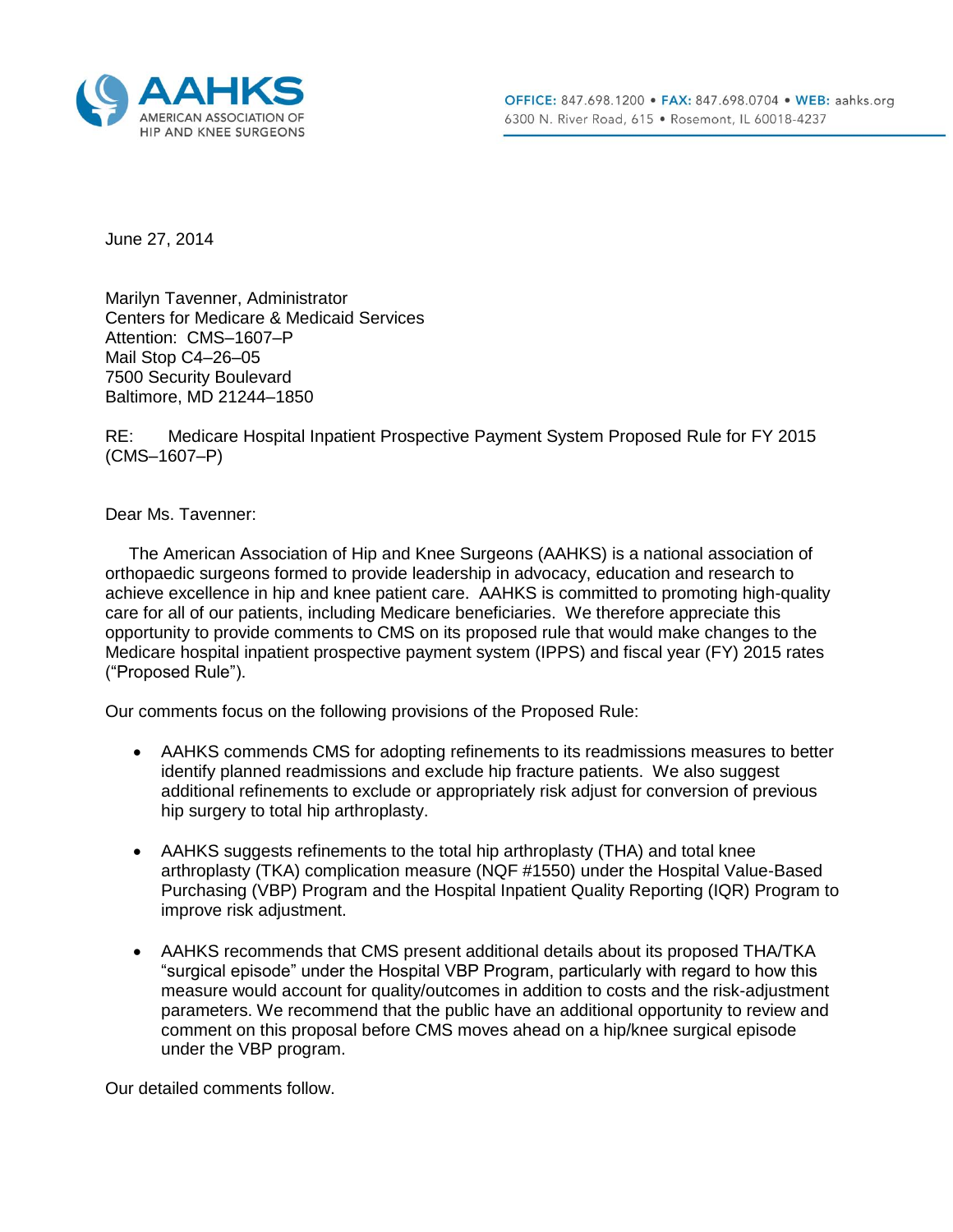## **I. Hospital Readmissions Measures**

In the final FY 2014 IPPS rule, CMS adopted its proposal to add the following measure to the Hospital Readmissions Reduction Program in 2015: Hospital-level 30-day all-cause riskstandardized readmission rate following elective THA and TKA. At the time, CMS incorporated the Planned Readmission Version 2.1 algorithm to better identify planned readmissions that do not generally signal poor quality of care. In the proposed FY 2015 rule, CMS is proposing to use Planned Readmission Algorithm Version 3.0, which reflects small changes to the tables of procedures and conditions used to classify readmission as planned or unplanned. CMS expects that this update will slightly reduce the number of unplanned TKA/THA readmissions. CMS also is proposing to refine the measure cohort for the THA/TKA readmission measure to exclude patients with hip fracture coded as either principal or secondary diagnosis during the index admission in response to observed hospital coding practices during a national dry run. CMS also proposes making corresponding changes to the same THA/TKA readmission measure that will be used beginning with the FY 2016 payment determination under the Hospital IQR Program.

We share CMS's commitment to high-quality care for patients undergoing THA and TKA procedures, and we agree that efforts should be made to minimize unplanned readmissions. We likewise agree that CMS should ensure that its measure specifications appropriately exclude planned readmissions that do not relate to the quality of care in the initial encounter. We therefore support CMS's proposed adoption of Planned Readmission Algorithm Version 3.0 for the hospital-level 30-day all-cause risk-standardized readmission rate following elective THA and TKA measure under both the Hospital Readmissions Reduction Program and the Hospital IQR program. We likewise endorse CMS's proposal to refine the THA/TKA readmission measure cohort to exclude patients with hip fracture coded as either principal or secondary diagnosis during the index admission, since this would better align with current hospital coding practices and prevent hospitals from being unfairly penalized.

In the proposed rule, CMS also discusses the steps it will take to identify admissions specifically for THA/TKA for the purposes of calculating aggregate payments for excess readmissions, including a list of excluded admissions. We recommend that CMS expand its exclusion list to specifically exclude conversion of previous hip surgery to total hip arthroplasty (represented by CPT code 27132). We recognize that the current granularity of the ICD coding framework may complicate isolating these cases. Nevertheless, previous surgery of the hip is a specific risk factor for complications (e.g., infection, fracture), and these cases should be identified for purposes of the readmission measure. We encourage CMS to work with the Yale New Haven Health Services Corporation/Center for Outcomes Research & Evaluation to determine the most appropriate method for excluding or risk-adjusting for such cases.

## **II. Hospital Value-Based Purchasing Program: THA/TKA Complications**

CMS is proposing to adopt the following measure for the FY 2019 Hospital VBP Program: Hospital-level Risk-Standardized Complication Rate (RSCR) Following Elective Primary Total Hip Arthroplasty (THA) and Total Knee Arthroplasty (TKA) (NQF #1550). This